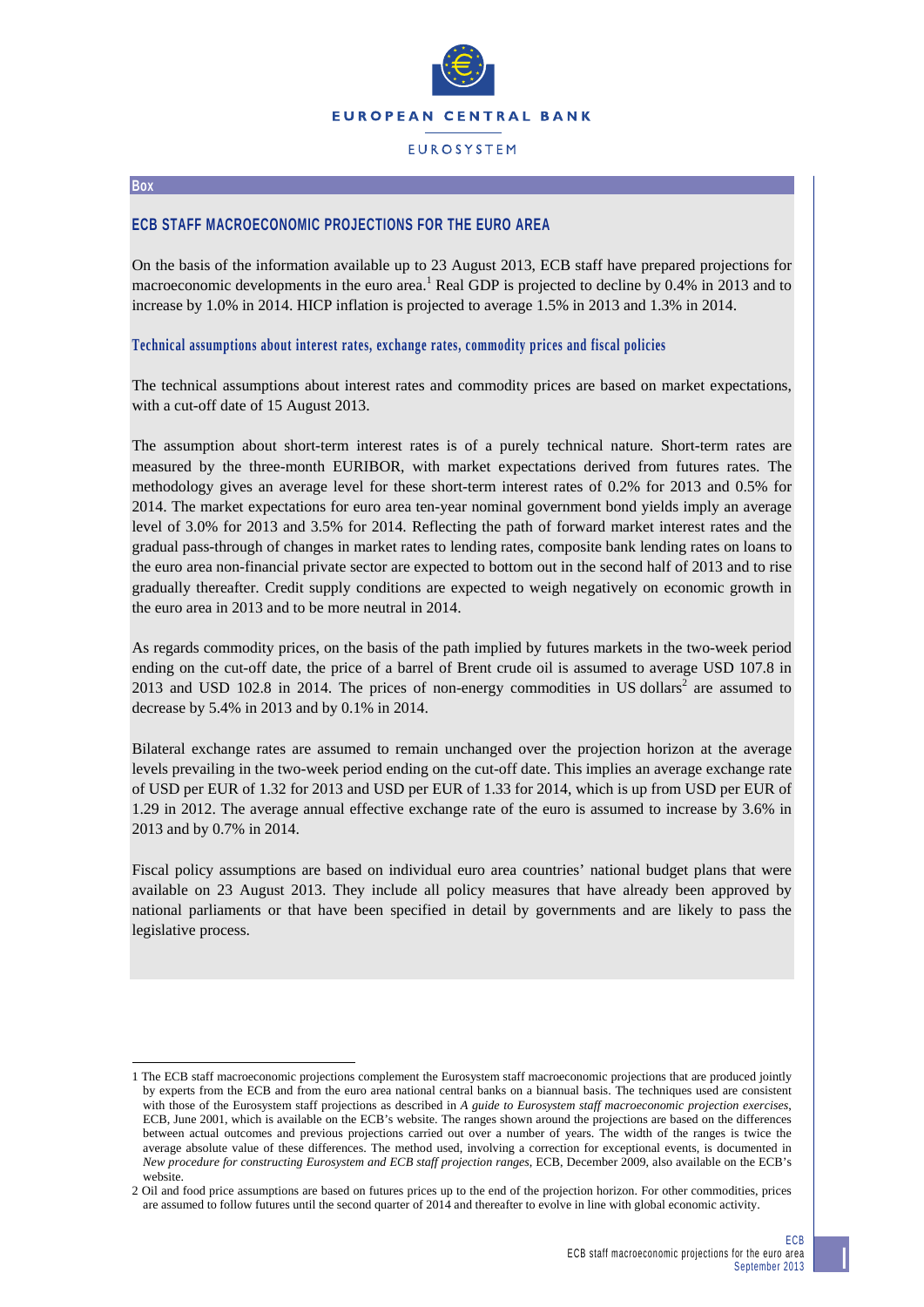### **Projections for the international environment**

World real GDP growth (excluding the euro area) is projected to pick up gradually over the projection horizon, rising from 3.4% in 2013 to 4.0% in 2014. Largely in line with the projections published in the June 2013 Monthly Bulletin, growth gained some momentum in advanced economies in the first half of 2013. By contrast, growth in emerging markets has softened somewhat, owing to weaker domestic demand, and as lower commodity prices (affecting commodity exporters) and slow external demand have weighed on export activity. In the short term, sentiment indicators signal continued modest global activity. Some tightening of financing conditions since the previous projection exercise, in part reflecting a revised market assessment of the extent of future US monetary stimulus, also weighs on near-term growth prospects, particularly in some emerging economies. Further ahead, the pace of recovery is expected to be gradual. Private sector rebalancing – which is progressing but still incomplete – and fiscal consolidation will weigh on growth in advanced economies. The upturns in certain major emerging markets, in particular in China, are also expected to be muted as structural factors restrain activity. With demand from the euro area's main trading partners growing at a slower pace than in the rest of the world, euro area foreign demand is somewhat weaker and is projected to grow by 2.9% in 2013, accelerating to 5.0% in 2014.

### **Real GDP growth projections**

Real GDP rose by 0.3% in the second quarter of 2013, following six consecutive quarterly declines. Domestic demand and net trade contributed positively to real GDP growth in the second quarter, while the contribution of changes in inventories was slightly negative. The relatively strong increase in activity in the second quarter is to some extent explained by temporary, mostly weather-related, effects.

As these temporary factors vanish, real GDP growth is expected to be lower in the third quarter of 2013, albeit remaining positive. Abstracting from the impact of these temporary factors, activity will be supported over the entire projection horizon by the favourable impact of a gradual strengthening of external demand on exports. In the shorter term, domestic demand will benefit from a drop in commodity price inflation that should support real incomes. In addition, the accommodative monetary policy stance, further strengthened by the recent forward guidance provided by the ECB's Governing Council, and improving confidence in an environment of declining uncertainty are expected to bolster domestic demand. Beyond the short term, domestic demand is also expected to benefit from a less restrictive fiscal policy stance and the weakening of credit supply constraints. However, the adverse impact on domestic demand stemming from limited labour market developments and remaining deleveraging needs in some countries is expected to diminish only gradually over the projection horizon. Overall, the recovery is projected to remain subdued by historical standards, resulting in an output gap remaining in negative territory. In annual average terms, real GDP is expected to decline by 0.4% in 2013, largely reflecting a negative carry-over effect, before increasing by 1.0% in 2014. This growth pattern reflects a steadily rising contribution from domestic demand combined with positive but declining contributions from net trade.

Considering the demand components in more detail, extra-euro area exports are projected to be modest in the remainder of 2013 and to gain somewhat more momentum in 2014, mostly reflecting the fairly gradual strengthening of euro area foreign demand. Business investment is projected to gain momentum from late 2013 onwards. The expected gradual strengthening in domestic and external demand, the very low level of interest rates, the need to gradually replace the capital stock after several years of subdued investment, less adverse credit supply effects and a strengthening of profit mark-ups as activity recovers are expected to support business investment. However, the combined adverse impact of low levels of capacity utilisation, of the need for further corporate balance sheet restructuring and of adverse financing conditions in some euro area countries and sectors is projected to diminish only gradually. Residential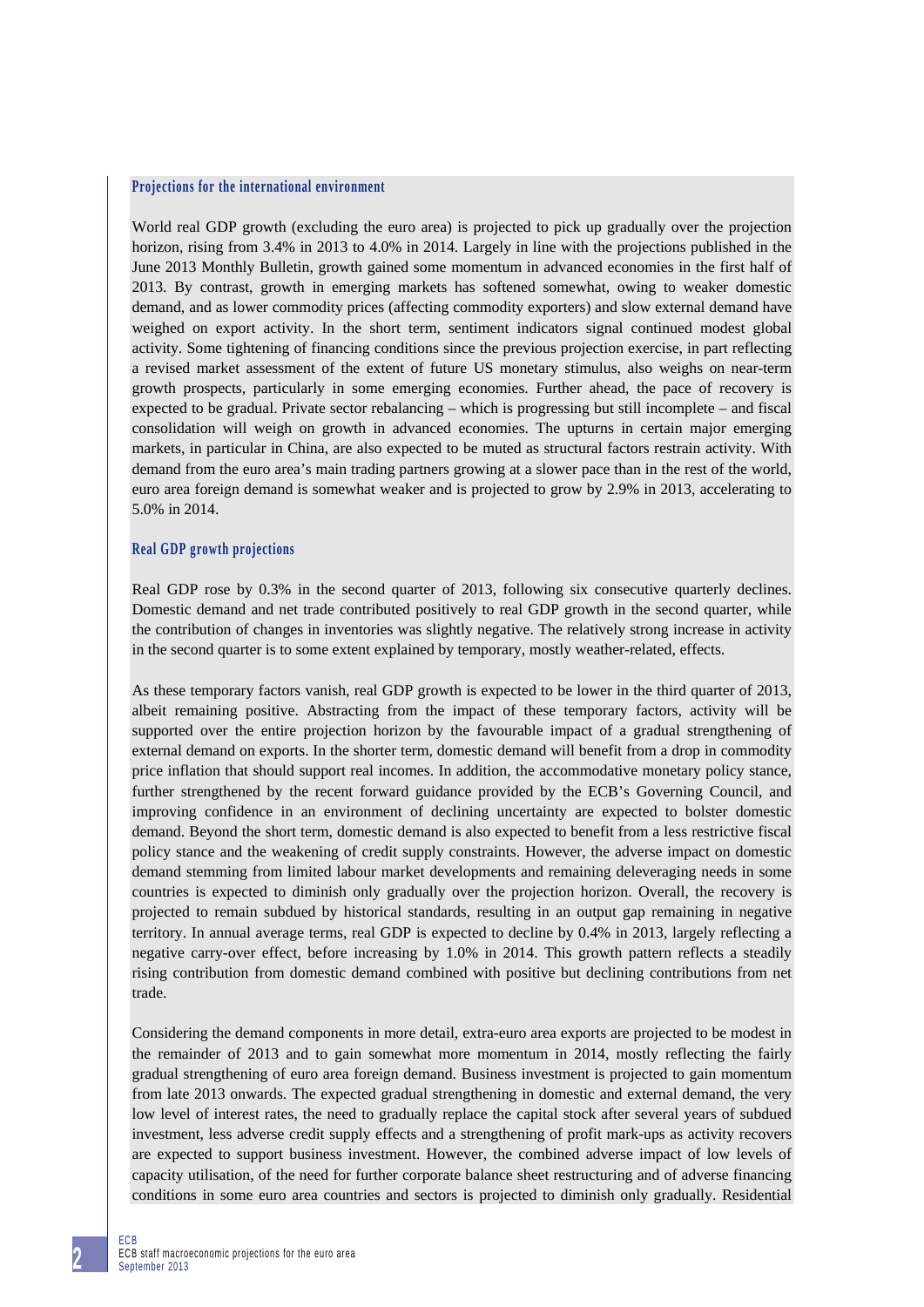investment is expected to stay weak this year and next year, mostly owing to further adjustment needs in the housing markets of some countries, weak growth in disposable income, and expectations of further house price falls. The adverse impact of these factors is expected to more than offset the effect of the relative attractiveness of housing investment in some other countries, where residential investment is supported by historically low mortgage rates and rising house prices. Government investment is expected to remain weak over the projection horizon owing to the expected fiscal consolidation measures in several euro area countries.

Private consumption is expected to be moderate for the remainder of the year, in the context of a flat coincident pattern of real disposable income and a broadly unchanged saving ratio. Private consumption is expected to gain some momentum in 2014, supported by a weakening of the adverse impact of fiscal consolidation and by a pick-up in labour income, as labour market conditions improve, despite a slight rise in the saving ratio. Over the projection horizon, the share of households which are expected to increase their saving ratio against the backdrop of rising disposable income and the need for deleveraging is projected to more than outweigh the share of households which continue to lower their saving ratio in an environment of falling disposable incomes and a low return on savings. Government consumption is projected to broadly stagnate in 2013, owing to fiscal consolidation efforts, and to increase modestly in 2014.

| Table A Macroeconomic projections for the euro area   |        |                           |                       |
|-------------------------------------------------------|--------|---------------------------|-----------------------|
| (average annual percentage changes) <sup>1), 2)</sup> |        |                           |                       |
|                                                       | 2012   | 2013                      | 2014                  |
| <b>HICP</b>                                           | 2.5    | 1.5<br>$[1.4 - 1.6]$      | 1.3<br>$[0.7 - 1.9]$  |
| Real GDP                                              | $-0.6$ | $-0.4$<br>$[-0.6 - -0.2]$ | 1.0<br>$[0.0 - 2.0]$  |
| Private consumption                                   | $-1.4$ | $-0.7$<br>$[-0.9 - 0.5]$  | 0.7<br>$[-0.2 - 1.6]$ |
| Government consumption                                | $-0.5$ | $-0.1$<br>$[-0.6 - 0.4]$  | 0.6<br>$[0.0 - 1.2]$  |
| Gross fixed capital formation                         | $-4.0$ | $-3.6$<br>$[-4.4 - 2.8]$  | 1.8<br>$[-0.7 - 4.3]$ |
| Exports (goods and services)                          | 2.7    | 0.9<br>$[-0.4 - 2.2]$     | 3.6<br>$[0.1 - 7.1]$  |
| Imports (goods and services)                          | $-0.9$ | $-0.6$<br>$[-1.9 - 0.7]$  | 3.8<br>$[0.3 - 7.3]$  |

Extra-euro area imports are projected to recover over the projection horizon, albeit remaining constrained by the still subdued total demand. The current account surplus is expected to increase in 2013 and 2014.

1) The projections for real GDP and its components refer to working day-adjusted data. The projections for imports and exports include intra-euro area trade.

2) Latvia is included in the projections for 2014. The average annual percentage changes for 2014 are based on a euro area composition in 2013 that already includes Latvia.

## **Price and cost projections**

The headline HICP inflation rate, which in August 2013 stood at 1.3% according to Eurostat's flash estimate, is projected to average 1.5% in 2013 and 1.3% in 2014. HICP inflation decreased markedly in the first half of 2013, owing to a strong decline in energy price inflation from its elevated levels of 2012. The drop in energy price inflation reflected in turn the decline in oil prices and the appreciation of the

# **3**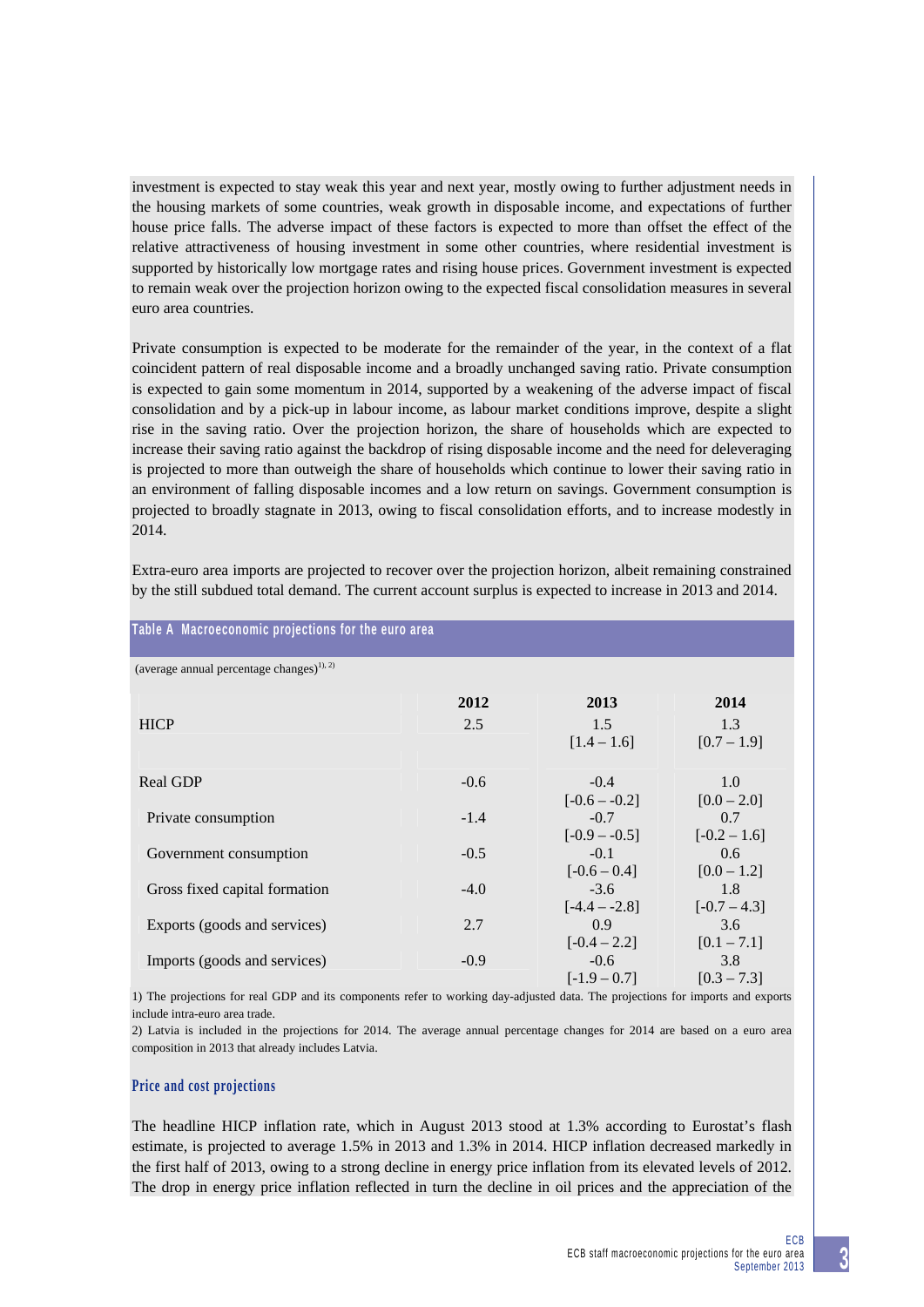euro over the past year, as well as downward base effects owing to the fading away of the impact of past increases in oil prices. Looking ahead, energy prices are expected to decline somewhat over the projection horizon, reflecting the assumed path of oil prices. Over the projection horizon, the contribution of the energy component to overall HICP inflation is expected to be negligible, and thereby significantly lower than its historical average, explaining to some extent the modest profile for headline inflation. Food price inflation remained broadly unchanged in the first half of 2013, despite unusual spikes in unprocessed food prices. Looking ahead, food price inflation is expected to decline somewhat owing to downward base effects and the expected initial decline in international and European food commodity prices. HICP inflation excluding food and energy eased during the first half of 2013, reflecting weak developments in economic activity. It is expected to edge up slightly in 2014, reflecting the modest recovery in activity and increasing external price pressures.

## **Macroeconomic projections**

(average annual percentage changes)



1) The projections for real GDP refer to working day-adjusted data.

In more detail, external price pressures eased during the first half of 2013, owing to the effective appreciation of the euro and to declines in oil and non-oil commodity prices, leading to a drop in the import deflator. The latter is, however, expected to increase gradually in 2014, as the downward impact of the previous appreciation of the euro fades away, non-energy commodity prices are assumed to increase and import demand gains momentum. Turning to domestic price pressures, the annual growth rate of compensation per employee is expected to remain subdued in 2013 and 2014 on account of the weakness of the labour market. Given the projected steep decline in consumer price inflation this year, growth in real compensation per employee is expected to rise in 2013 and to continue to recover moderately over the projection horizon, following declines in 2011 and 2012. Annual growth rates of real compensation per employee are expected to remain well below those of productivity in 2014, reflecting the weakness of the labour market. Unit labour cost growth is projected to decelerate in 2013 and in 2014, as a cyclical increase in productivity growth more than offsets the small pick-up in the growth rate of compensation per employee. Following a strong decline in 2012, the profit margin indicator (as measured by the ratio between the GDP deflator at basic prices and unit labour costs) is expected to stagnate in 2013, reflecting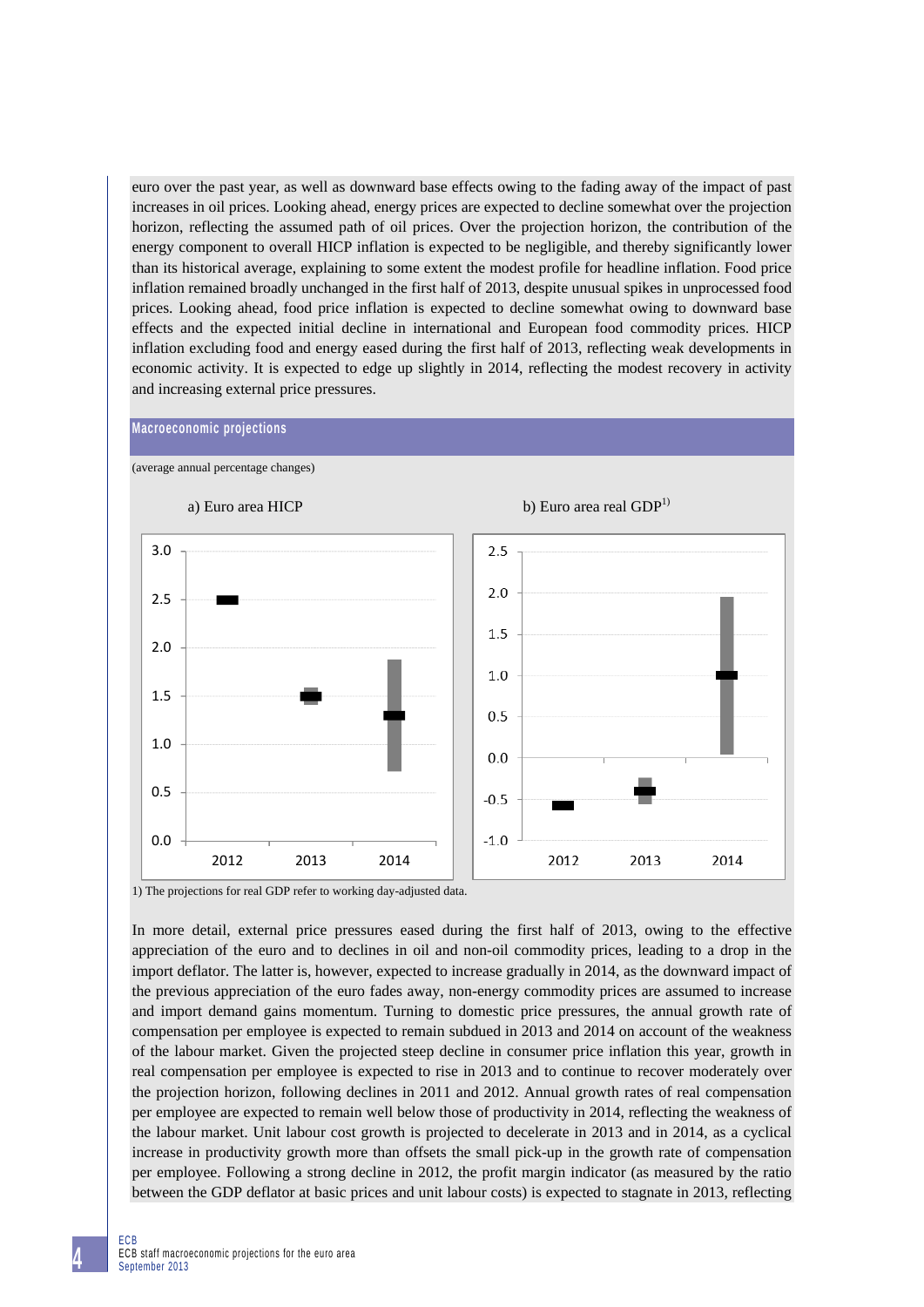the weakness in domestic activity. Thereafter, lower unit labour cost growth and gradually improving economic conditions are expected to support a recovery in profit margins. Increases in administered prices and indirect taxes that are included in fiscal consolidation plans are expected to make significant contributions to HICP inflation in 2013 and 2014, albeit slightly less than in 2012.

## **Comparison with the June 2013 Eurosystem staff projections**

Compared with the Eurosystem staff macroeconomic projections published in the June 2013 issue of the Monthly Bulletin, the projection for real GDP growth has been revised upwards by 0.2 percentage point for 2013, largely on the basis of incoming data. The projection for 2014 has been revised downwards by 0.1 percentage point, reflecting the impact of lower foreign demand, the stronger effective exchange rate of the euro and higher interest rates. The projection for headline HICP inflation has been revised upwards by 0.1 percentage point for 2013, reflecting higher than expected food prices and higher oil price assumptions. The inflation projection for 2014 remains unchanged.

## **Table B Comparison with the June 2013 projections**

(average annual percentage changes)

|                           | 2013            | 2014          |
|---------------------------|-----------------|---------------|
| Real GDP $-$ June 2013    | $-0.6$          | 1.1           |
|                           | $[-1.0 - -0.2]$ | $[0.0 - 2.2]$ |
| Real GDP – September 2013 | $-0.4$          | 1.0           |
|                           | $[-0.6 - -0.2]$ | $[0.0 - 2.0]$ |
|                           |                 |               |
| $HICP - June 2013$        | 1.4             | 1.3           |
|                           | $[1.3 - 1.5]$   | $[0.7 - 1.9]$ |
| $HICP - September 2013$   | 1.5             | 1.3           |
|                           | $[1.4 - 1.6]$   | $[0.7 - 1.9]$ |

## **Comparison with forecasts by other institutions**

A number of forecasts for the euro area are available from both international organisations and private sector institutions (see Table C). However, these forecasts are not strictly comparable with one another or with the ECB staff macroeconomic projections, as they were finalised at different points in time. Additionally, they use different (partly unspecified) methods to derive assumptions for fiscal, financial and external variables, including oil and other commodity prices. Finally, there are differences in working day adjustment methods across different forecasts.

The ranges of the forecasts currently available from other organisations and institutions for euro area real GDP growth in both 2013 and 2014 are within the uncertainty ranges of the ECB staff projections, and close to the midpoints of the latter. As regards inflation, the range of forecasts from other organisations and institutions for HICP inflation in 2013 is slightly higher than the uncertainty range of the ECB staff projections, and also higher than their midpoint. For 2014, the range of forecasts for HICP inflation from other institutions is within the range of the ECB staff projections, and close to their midpoint.

**5**